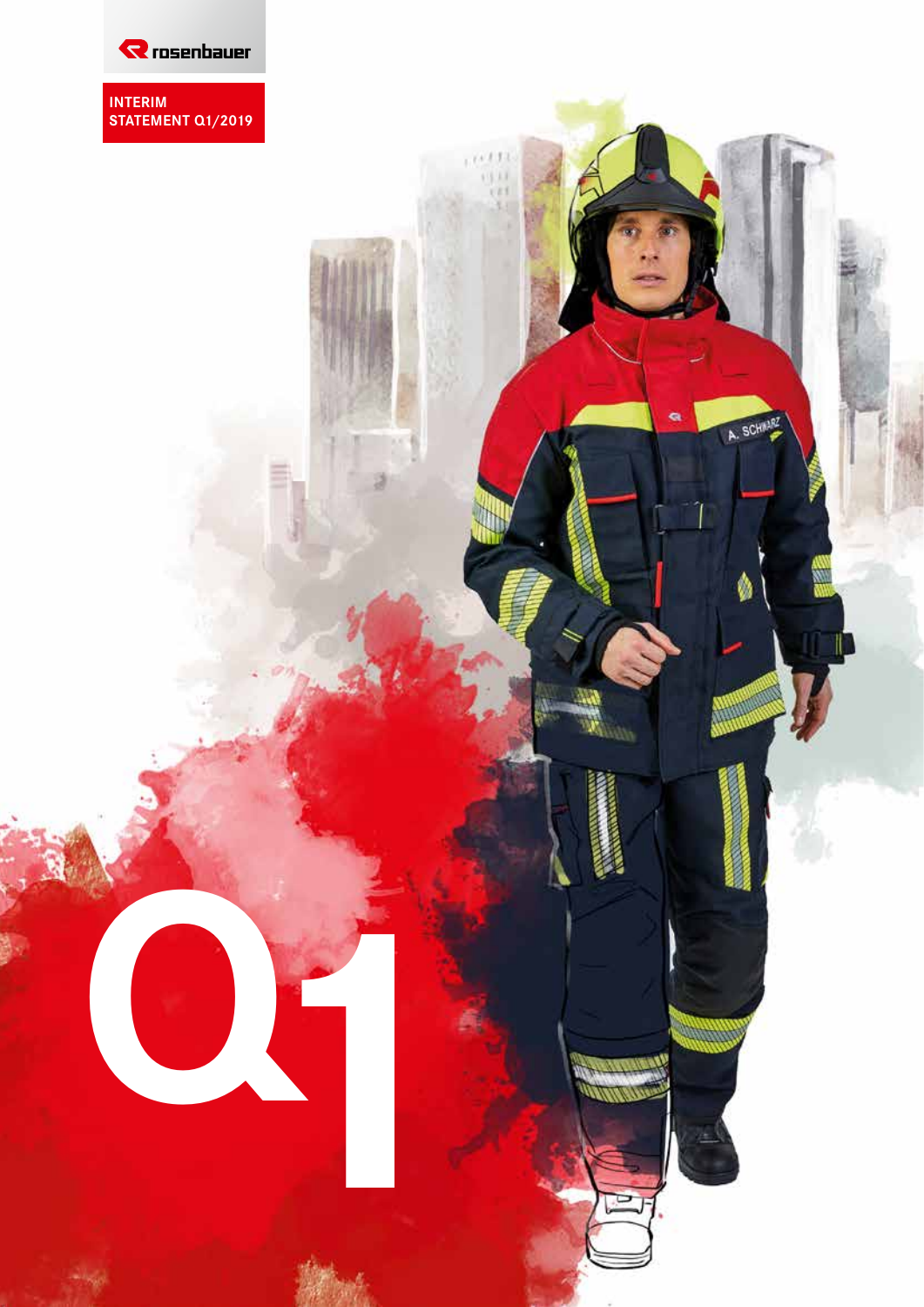# **Group key figures**

| <b>Key financial figures</b>        |                    | $1 - 3 / 2017$ | $1 - 3/2018$ | $1 - 3/2019$ |
|-------------------------------------|--------------------|----------------|--------------|--------------|
| Revenues                            | $\epsilon$ million | 181.9          | 162.4        | 175.8        |
| <b>EBITDA</b>                       | $\epsilon$ million | 1.4            | 5.7          | 6.7          |
| <b>EBITDA</b>                       | $\epsilon$ million | $-3.1$         | 1.1          | 2.1          |
| EBIT margin                         |                    | $-1.7%$        | 0.7%         | 1.2%         |
| EBT                                 | $\epsilon$ million | $-2.8$         | 0.9          | 0.7          |
| Net profit for the period           | $\epsilon$ million | $-2.6$         | 0.8          | 0.6          |
| Cash flow from operating activities | $\epsilon$ million | $-49.7$        | $-19.9$      | $-56.6$      |
| Investments <sup>1</sup>            | $\epsilon$ million | 3.7            | 5.1          | 3.0          |
| Total assets <sup>2</sup>           | $\epsilon$ million | 678.5          | 673.0        | 849.4        |
| Equity in % of total assets         |                    | 35.1%          | 33.5%        | 27.8%        |
| Capital employed (average)          | $\epsilon$ million | 494.3          | 483.6        | 552.5        |
| Return on capital employed          |                    | $-0.6%$        | 0.2%         | 0.4%         |
| Return on equity                    |                    | $-1.2%$        | 0.4%         | 0.3%         |
| Net debt                            | $\epsilon$ million | 227.4          | 211.3        | 293.3        |
| Trade working capital               | $\epsilon$ million | 384.0          | 362.4        | 463.7        |
| Gearing ratio                       |                    | 95.4%          | 93.6%        | 124.0%       |

| Key performance figures    |                    | $1 - 3/2017$ | $1 - 3 / 2018$ | $1 - 3/2019$ |
|----------------------------|--------------------|--------------|----------------|--------------|
| Order backlog as of Dec 31 | $\epsilon$ million | 790.6        | 933.8          | 1,219.2      |
| Order intake               | $\epsilon$ million | 207.9        | 236.2          | 338.1        |
| Employees as of Dec 31     |                    | 3.360        | 3.490          | 3,690        |

| Key stock exchange figures |                    | $1 - 3/2017$ | $1 - 3 / 2018$ | $1 - 3/2019$ |
|----------------------------|--------------------|--------------|----------------|--------------|
| Closing share price        | $\epsilon$ million | 55.3         | 51.0           | 39.5         |
| Number of shares           | million units      | 6.8          | 6.8            | 6.8          |
| Market capitalization      | $\epsilon$ million | 376.0        | 346.8          | 268.6        |
| Earnings per share         |                    | $-0.7$       | $-0.3$         | $-0.3$       |

<sup>1</sup> Investments relate to rights and property, plant and equipment<br><sup>2</sup> Details on IFRS 16 under "Explanatory notes", page14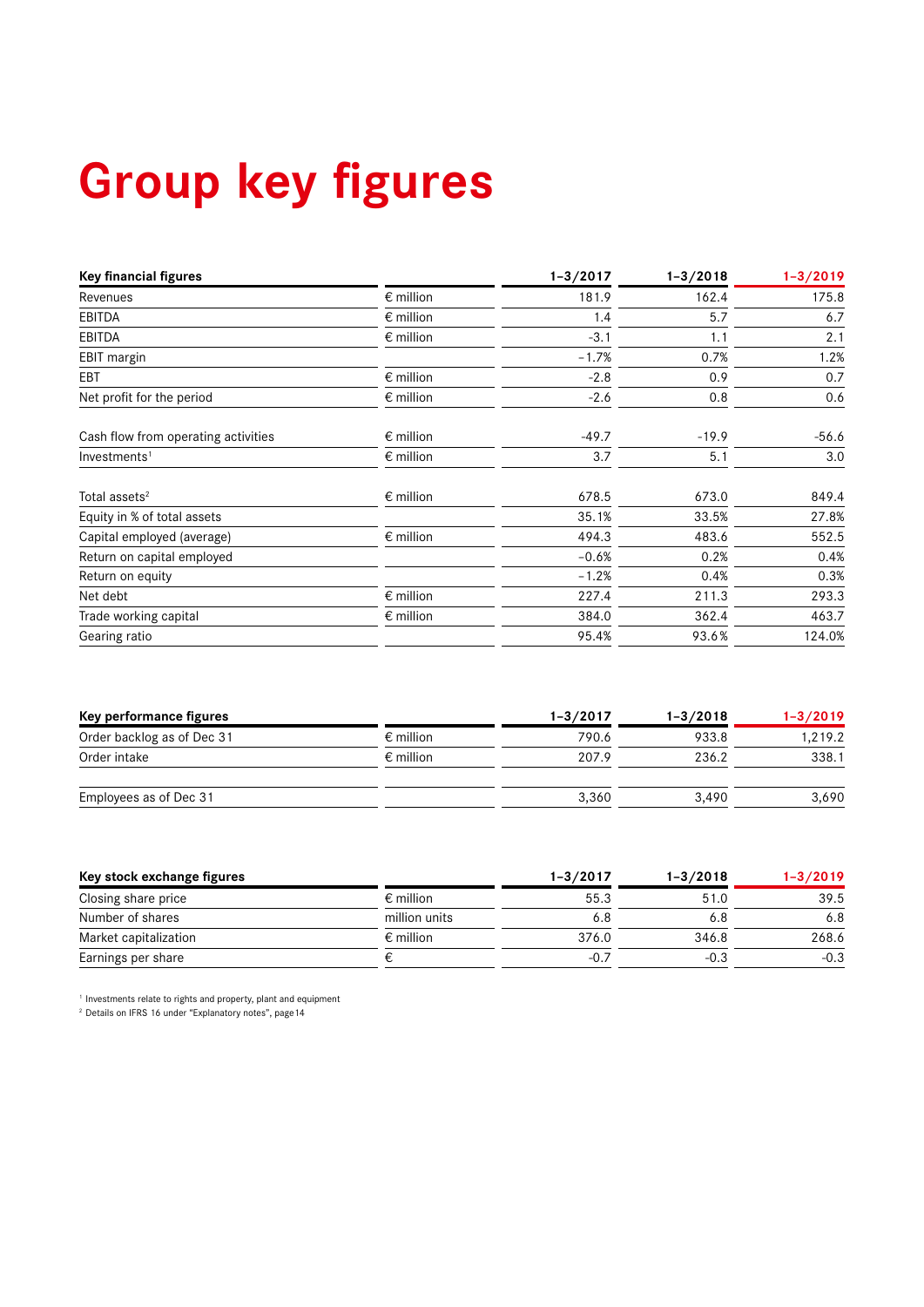# **Content**

# **INTERIM GROUP MANAGEMENT REPORT**

# **INTERIM CONSOLIDATED FINANCIAL STATEMENTS**

- Consolidated statement of financial position
- Consolidated income statement
- Presentation of the consolidated statement of comprehensive income
- Changes in consolidated equity
- Consolidated statement of cash flows
- Segment reporting
- Explanatory notes

# **STATEMENT OF ALL LEGAL REPRESENTATIVES**

# **CONTACT AND FINANCIAL CALENDAR**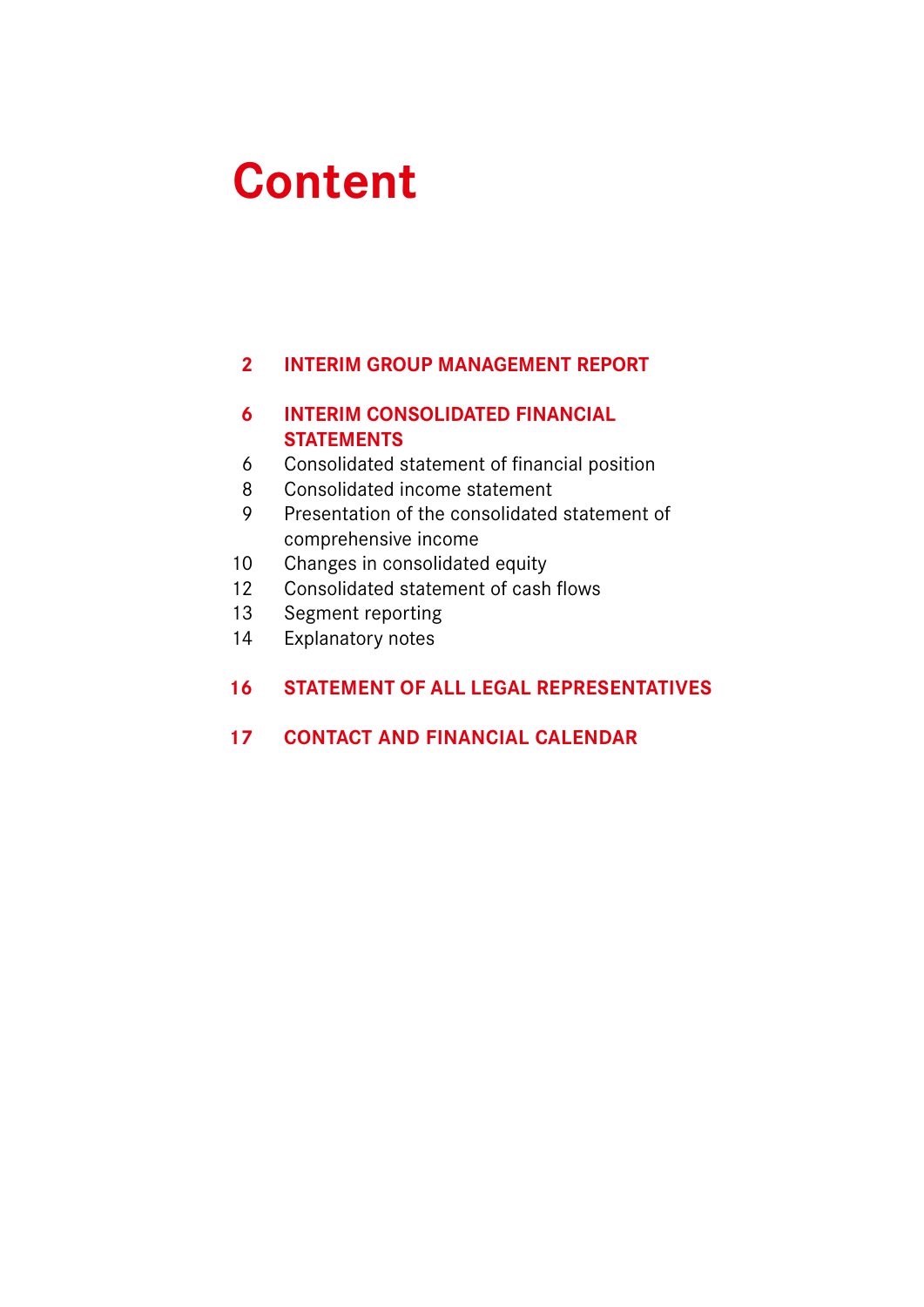# **Interim Group management report**

## **ECONOMIC ENVIRONMENT**

Global economic growth continued to lose momentum in the first three months of 2019. The International Monetary Fund (IMF) is taking current production data from industry and the survey of purchasing managers as grounds to further downscale the economic forecast it had already lowered in January and reduce it from 3.6% to 3.3% for 2019. Thus the first half of the year is set to be weaker than the second. The causes of this are, on the one hand, simmering trade disputes between the US, China and the European Union and, on the other hand, the weaker economic activity in Europe, which can be traced back to the gilets jaunes protests in France and Brexit uncertainty in the UK, among other things.

Against this backdrop, the global firefighting industry – a typical "follower" – is continuing to experience robust demand. This is particularly defined by countries with steady procurement. This year, the Middle Eastern, European and the North American as well as the African firefighting market should therefore be able to continue its growth.

## **DEVELOPMENT OF REVENUES AND EARNINGS**

#### **Revenues**

The Rosenbauer Group generated revenues of  $\epsilon$  175.8 million in the first quarter of 2019 (1–3/2018: € 162.4 million). While deliveries to some Middle Eastern countries and Asia decreased, higher volumes were observed particularly in Europe, North America and in Stationary Fire Protection.

The first three months of the current year once again showed that the first quarter is always significantly weaker, in terms of revenues and earnings, than the remaining three quarters. This is partly because the majority of deliveries are usually made in the second half of the year.

#### **Result of operations**

In accordance with consolidated revenues, EBIT increased to € 2.1 million (1-3/2018: € 1.1 million) in the first quarter, topping the previous year's figure. Increased production output with a continued high inventory of finished goods and works in progress and a subsequently better coverage of fixed costs made the primary contributions to this. Staff and other expenses rose in accordance with the very good order situation.

The consolidated revenues are currently divided across the sales regions as follows: 34% in the CEEU area, 9% in the NISA area, 8% in the MENA area, 11% in the APAC area, 35% in the NOMA area, and 3% in the Stationary Fire Protection segment.

Consolidated EBT for the reporting period amounted to € 0.7 million (1–3/2018: € 0.9 million).

## **ORDERS**

The Rosenbauer Group recorded a very positive order development in the first three months of the year. Incoming orders increased significantly to € 338.1 million compared to the previous year (1–3/2018: € 236.2 million). Demand in the Middle East, Europe and Asia was extremely dynamic.

The order backlog as of March 31, 2019 was  $\epsilon$  1,219.2 million (March 31, 2018: € 933.8 million), clearly topping the previous year's figure. This order backlog gives the Rosenbauer Group a satisfactory level of capacity utilization at its production facilities and good visibility for the next nine months.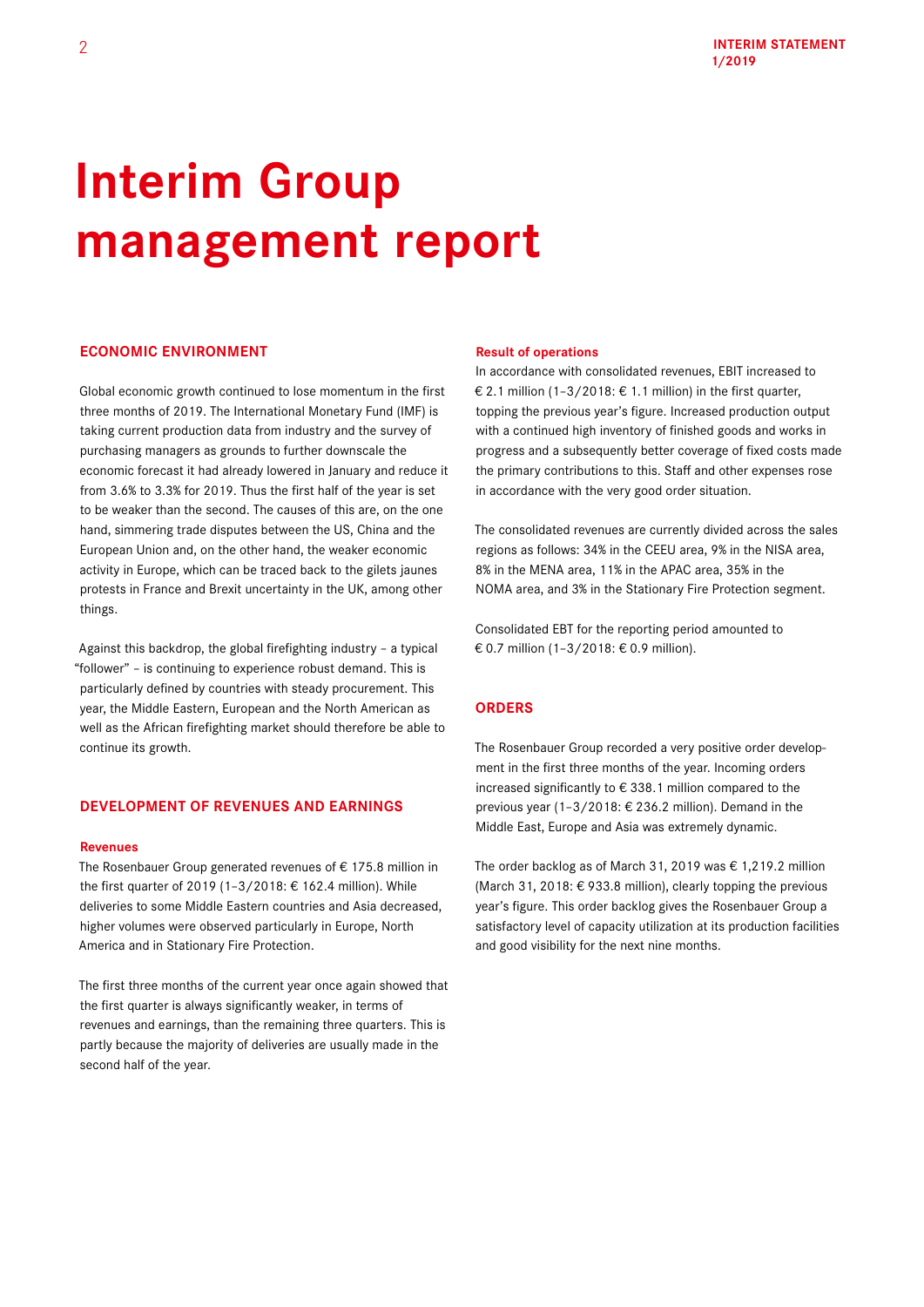## **SEGMENT DEVELOPMENT**

In line with the organizational structure, segment reporting is presented based on the five defined areas or sales regions: the CEEU area (Central and Eastern Europe), the NISA area (Northern Europe, Iberia, South America and Africa), the MENA area (Middle East and North Africa), the APAC area (Asia, Pacific, Australia, China), and the NOMA area (North and Middle America). In addition to this geographical structure, the SFP (Stationary Fire Protection) segment is shown as a further segment in internal reporting.

### **CEEU area segment**

The CEEU area comprises most countries of Central and Eastern Europe, with the D-A-CH region (Germany, Austria, Switzerland) as its historic domestic market, as well as the Baltics.

The CEEU area includes the Group companies Rosenbauer International and Rosenbauer Österreich in Leonding, Rosenbauer Deutschland in Luckenwalde, Rosenbauer Karlsruhe (Germany), Rosenbauer Slovenia in Radgona, Rosenbauer Rovereto (Italy) and Rosenbauer Schweiz in Oberglatt (Switzerland). The plants produce products for sale in CEEU, but also deliver products to all other areas. Since mid-2018, Rosenbauer has also been present in Poland with its own sales and service company.

#### Business development

Revenues in the CEEU area segment rose to € 58.8 million in the period under review after  $\epsilon$  45.7 million in the same period of the previous year. EBIT was improved to  $\epsilon$  2.2 million (1-3/2018: € -0.4 million) due to very strong capacity utilization.

#### **NISA area segment**

The NISA area comprises Western European countries from the North Cape to Gibraltar and almost all African and South American nations.

The NISA area includes the Group companies Rosenbauer Española in Madrid (Spain), Rosenbauer South Africa in Johannesburg (South Africa), Service 18 in Chambéry (France) and Rosenbauer UK in Meltham (UK).

#### Business development

In the reporting period, revenues of the NISA area segment were significantly lower than in the comparative period of the previous year at € 16.4 million (1–3/2018: € 19.4 million). EBIT was still negative at € -0.1 million (1–3/2018: € -0.7 million) in the period under review.

### **MENA area segment**

The MENA area comprises the countries in the Middle East and North Africa.

The sales area includes Rosenbauer Saudi Arabia in Riyadh (Saudi Arabia) including the King Abdullah Economic City (KAEC) production site and a number of service locations.

#### Business development

The MENA area segment posted lower revenues year-on-year at € 13.9 million (1–3/2018: € 17.3 million). Lower capacity utilization led to insufficient coverage of fixed costs. EBIT was negative at € -1.4 million in the reporting period (1–3/2018:  $\epsilon$  0.6 million).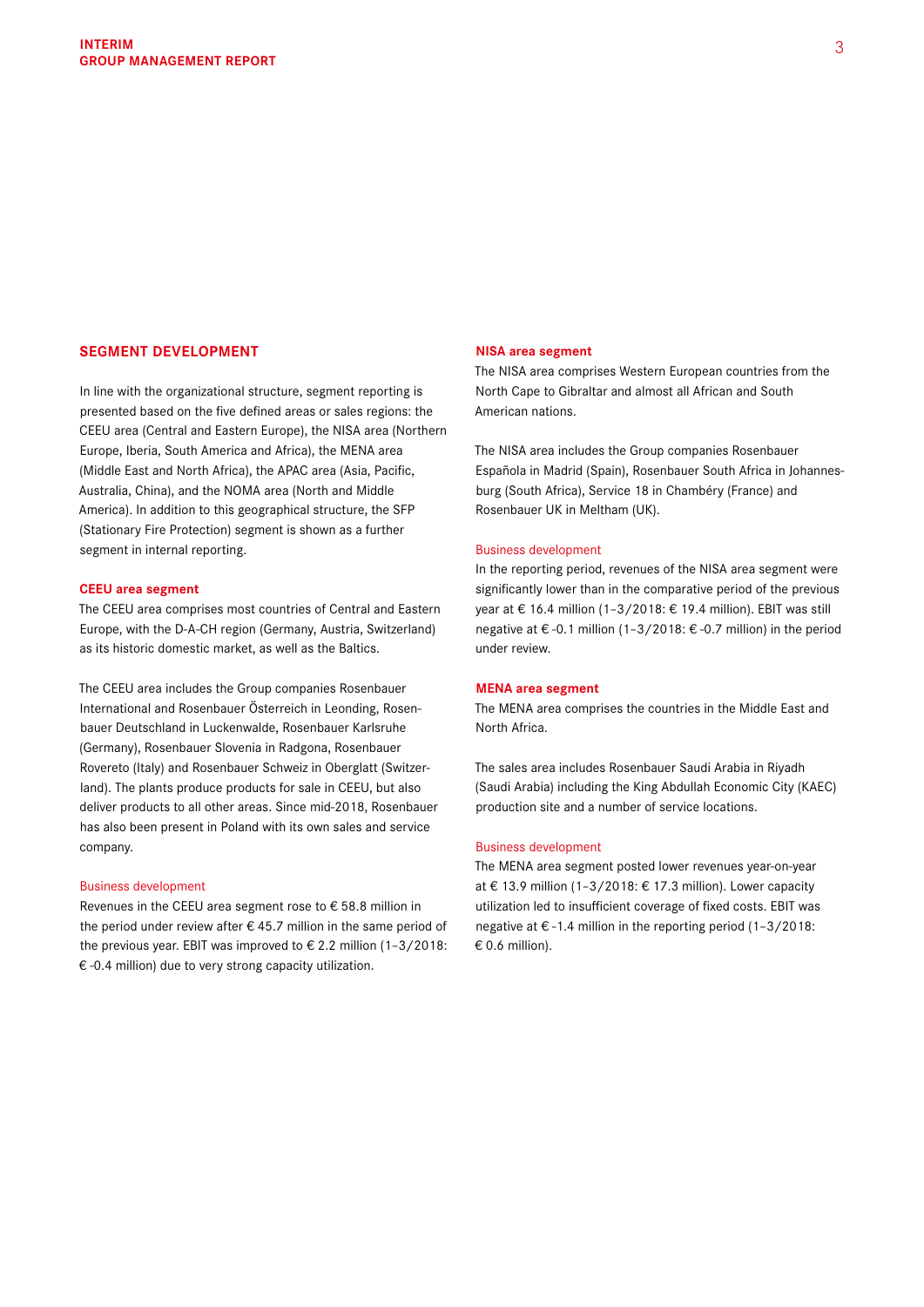### **APAC area segment**

The APAC area comprises the entire Asia-Pacific region, Russia, Turkey, India and China.

The APAC area includes the Group companies S.K. Rosenbauer in Singapore (Singapore) and Rosenbauer Australia, Brisbane, (Australia). There are further sales and service locations in China, Brunei, the Philippines and Hong Kong.

### Business development

Revenues in the APAC area segment decreased to € 20.1 million in the reporting period (1–3/2018: € 24.5 million). EBIT could be improved slightly year-on-year (1–3/2018: € -0.1 million) and generated a break-even result.

#### **NOMA area segment**

The NOMA area comprises primarily the US, Canada, and countries in Central America, and the Caribbean.

In addition to the sales company Rosenbauer America, based in Lyons, the area also includes the production companies Rosenbauer Minnesota and Rosenbauer Motors, also in Wyoming (Minnesota), Rosenbauer South Dakota in Lyons (South Dakota) and Rosenbauer Aerials in Fremont (Nebraska).

### Business development

Revenues in the NOMA area segment increased to  $\epsilon$  61.5 million in the first three months of this year (1-3/2018: € 51.0 million). At the same time, EBIT was at  $\epsilon$  2.5 million, therefore down on the previous year (1-3/2018: € 2.7 million).

### **Stationary Fire Protection (SFP) segment**

Stationary Fire Protection handles the planning, installation, and maintenance of stationary firefighting and alarm systems. The segment is being cultivated by the two Group companies Rosenbauer Brandschutz in Leonding and G&S Brandschutztechnik in Mogendorf (Germany). Rosenbauer is therefore a full-service supplier in this field as well.

#### Business development

Revenues in the SFP segment climbed to € 5.0 million in the first three months of 2019 after  $\epsilon$  4.6 million in the same period of the previous year. Segment EBIT was negative in the reporting period at € -1.0 million (1–3/2018: € -0.9 million) due to more intensive sales activities.

#### **FINANCIAL AND NET ASSETS POSITION**

For reasons specific to the industry, the structure of the Rosenbauer Group's statement of financial position as of the end of the quarter is characterized by high trade working capital. Total assets increased to € 849.4 million by period comparison (March 31, 2018: € 673.0 million), which can be attributed in particular to the higher current assets compared with the balance sheet date of December 31, 2018.

The major changes result from inventories and current receivables. Inventories increased to € 430.0 million (March 31, 2018: € 281.8 million). The current receivables were above the previous year's level at € 213.9 million (March 31, 2018: € 173.9 million).

The Group's net debt (the net amount of interest-bearing liabilities less cash and cash equivalents and securities) increased year-on-year to € 293.3 million (March 31, 2018: € 211.3 million).

Owing to the high level of trade working capital – due to in increase in inventories – the intra-year cash flow from operating activities was still negative at € -56.6 million (1–3/2018: € -19.9 million). An improvement in the cash flow from operating activities is expected by the end of the year.

## **INVESTMENTS**

Capital expenditure amounted to  $\epsilon$  3.0 million in the reporting period (1–3/2018: € 5.1 million). The completion of ongoing investment projects is particularly important. Above all, this includes for example the modernization of Plant I in Leonding, which is undergoing reorganization with a view to increasing efficiency and profitability, as well as the complete robotization of the welding of aerials at the Karlsruhe location.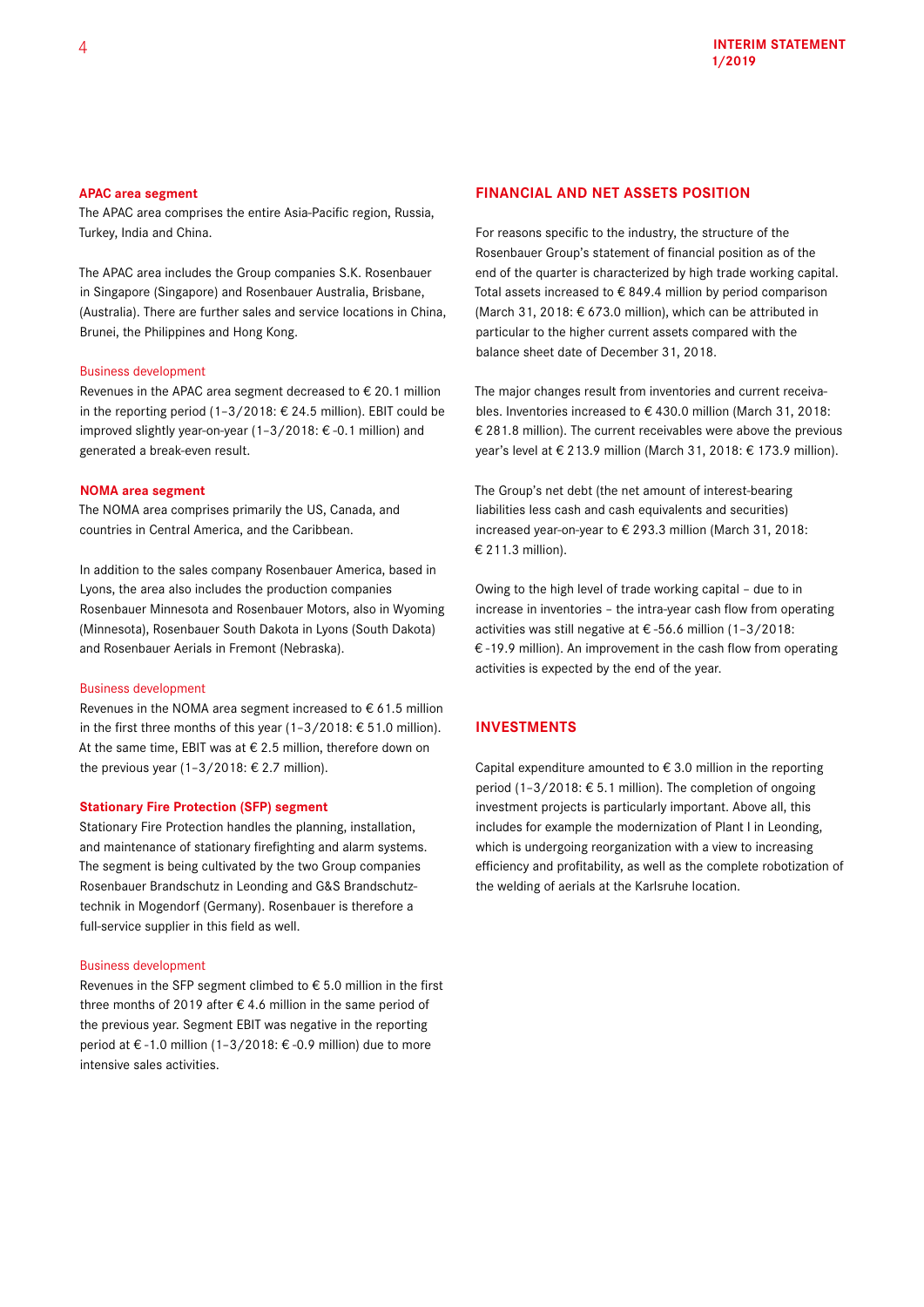## **OUTLOOK**

The International Monetary Fund (IMF) recently again corrected its global growth forecast, reducing it to 3.3%. International trade conflicts, Brexit and a weakened eurozone are slowing trade. Next year, according to the IMF, growth should stabilize and again reach the 2018 level, when the global economy was able to move up by 3.6%.

As shown from past experience, the firefighting industry follows the general economy at a delay of several months. Demand is robust and, not least thanks to full order books, the sector is holding its ground despite slowing economic growth. A consistently vital international project landscape should also support further market growth and prolong the successful development of the sector. In particular the Middle East, Europe, North America and Africa should expand their volume. Against this backdrop, Rosenbauer's management is aiming for revenues above € 950 million and an EBIT margin of approximately 5.5%.

# **SIGNIFICANT EVENTS AFTER THE END OF THE REPORTING PERIOD**

By the time of the preparation of this report, there have been no events of particular significance to the Group that would have altered its net assets, financial position, or result of operations since the end of the reporting period.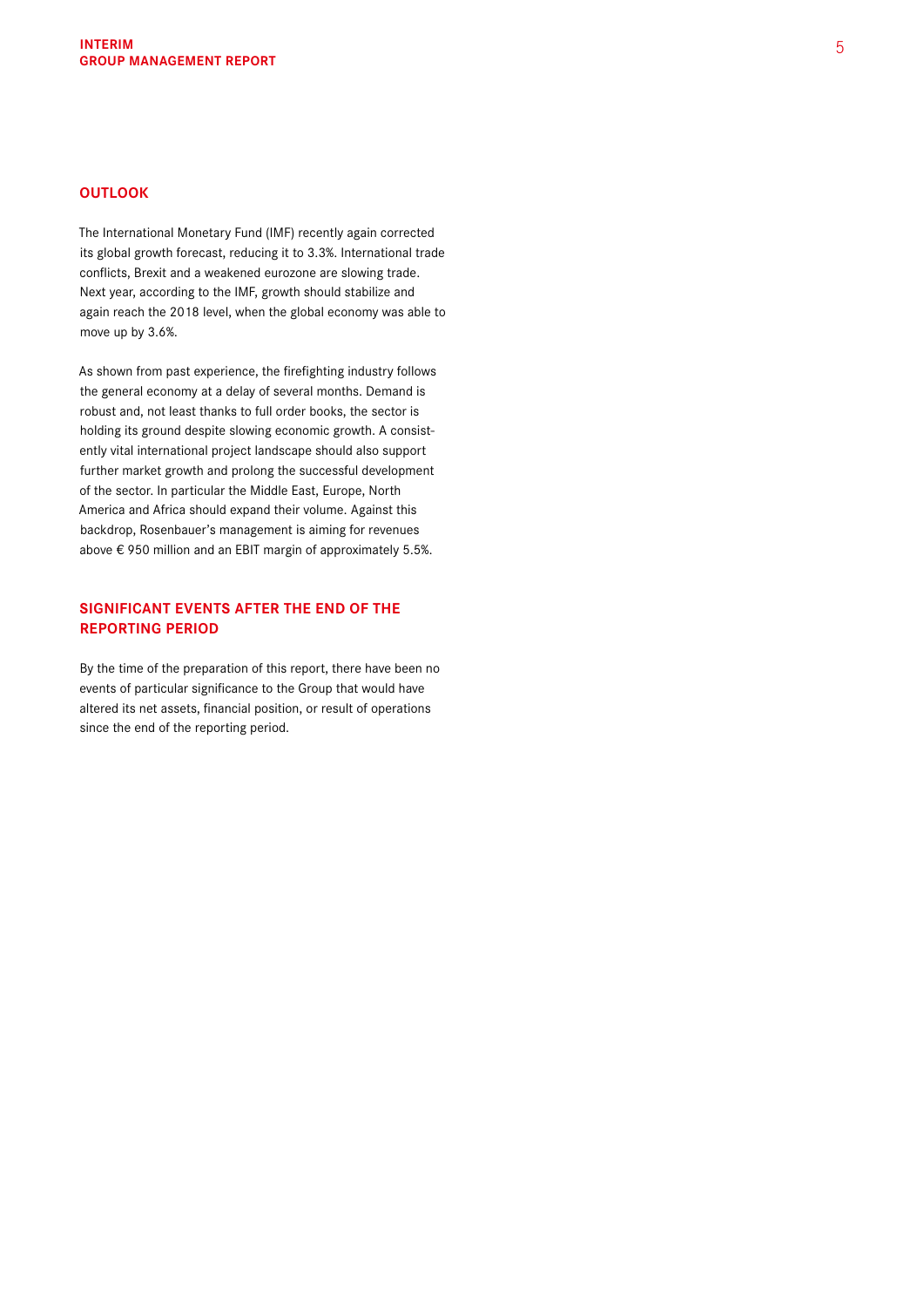# **Interim consolidated financial statements**

# **CONSOLIDATED STATEMENT OF FINANCIAL POSITION**

|      | ASSETS (in € thousand)                                            | Mar. 31, 2018 | Dec. 31, 2018 | Mar. 31, 2019 |
|------|-------------------------------------------------------------------|---------------|---------------|---------------|
| А.   | Non-current assets                                                |               |               |               |
| ۱.   | Property, plant and equipment                                     | 146,913.6     | 147,266.5     | 147,573.6     |
| ΙΙ.  | Intangible assets                                                 | 27,520.1      | 26,169.6      | 25,299.6      |
| III. | Securities                                                        | 769.0         | 735.9         | 711.5         |
| IV.  | Investments in companies accounted for using the<br>equity method | 6,283.8       | 5,558.7       | 6,094.5       |
| V.   | Receivables and other assets                                      | 104.1         | 0.0           | 0.0           |
|      | VI. Deferred tax assets                                           | 4,882.6       | 5,529.7       | 6,888.4       |
|      |                                                                   | 186,473.2     | 185,260.4     | 186,567.6     |
| В.   | <b>Current assets</b>                                             |               |               |               |
| ٠.   | Inventories                                                       | 281,802.8     | 368,139.1     | 430,005.0     |
| II.  | Construction contracts                                            | 0.0           | 0.0           | 0.0           |
| III. | Receivables and other assets                                      | 173,888.1     | 202,808.9     | 213,939.4     |
|      | IV. Income-tax receivables                                        | 191.1         | 698.2         | 384.1         |
| V.   | Cash and cash equivalents                                         | 30,602.3      | 25,348.9      | 18,542.3      |
|      |                                                                   | 486,484.3     | 596,995.1     | 662,870.8     |

| <b>Total</b><br><b>COLTO</b><br>. .<br>$\sim$ $\sim$ $\sim$ $\sim$ $\sim$ $\sim$ | いつ ハニフ ニ<br>ں.,<br>$\sim$ $\sim$ | .255.5<br>782 | <br>849<br>$\mathbf{H}$ |
|----------------------------------------------------------------------------------|----------------------------------|---------------|-------------------------|
|                                                                                  |                                  |               |                         |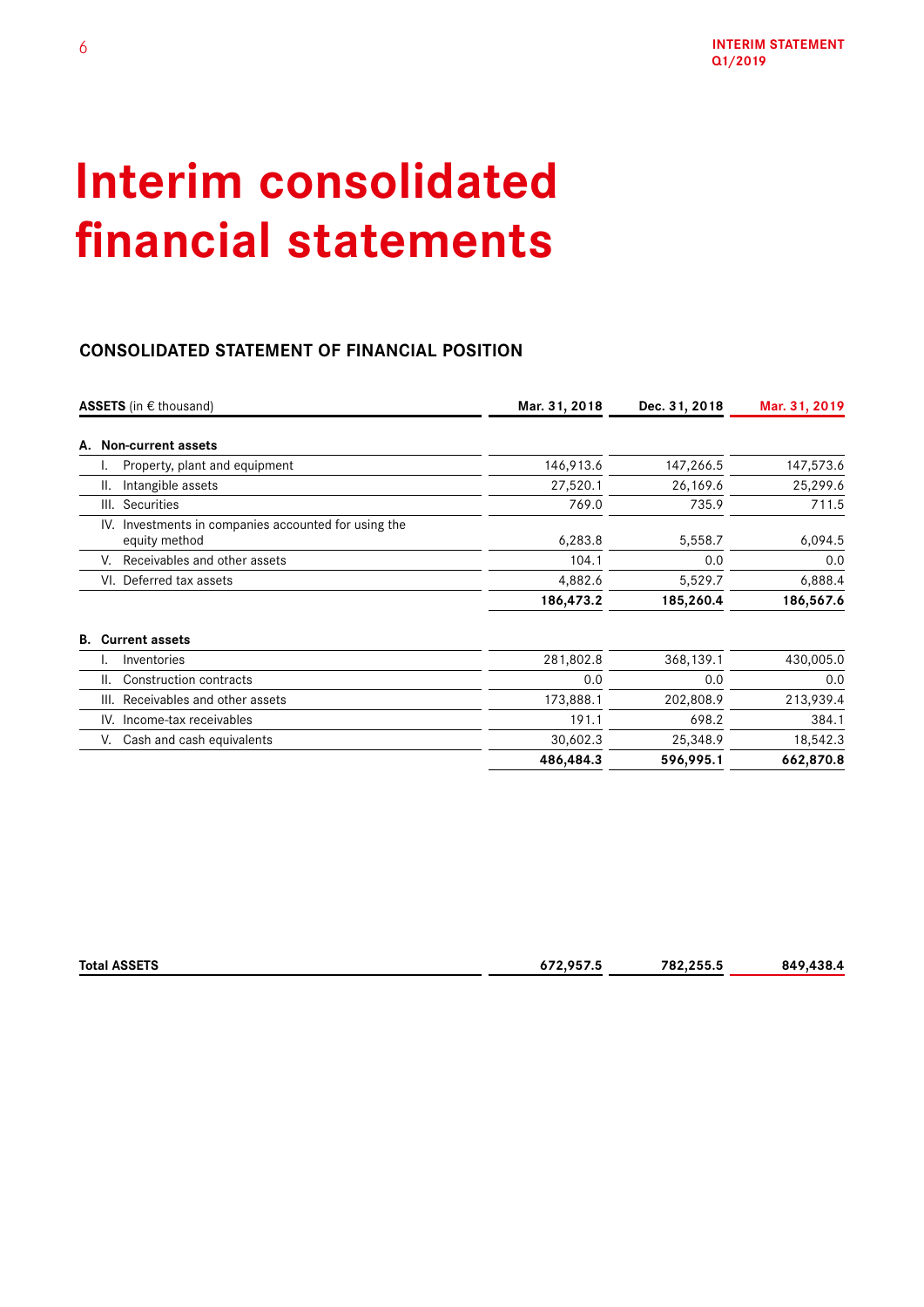|     | <b>EQUITY AND LIABILITIES</b> (in € thousand)             | Mar. 31, 2018 | Dec. 31, 2018 | Mar. 31, 2019 |
|-----|-----------------------------------------------------------|---------------|---------------|---------------|
|     | A. Equity                                                 |               |               |               |
|     | Share capital                                             | 13,600.0      | 13,600.0      | 13,600.0      |
| Ш.  | Capital reserves                                          | 23,703.4      | 23,703.4      | 23,703.4      |
|     | Other reserves<br>III.                                    | $-6,781.9$    | $-8,698.6$    | $-8,979.4$    |
|     | IV. Accumulated results                                   | 166,657.4     | 179,956.7     | 178,203.1     |
|     | Equity attributable to shareholders of the parent company | 197,178.9     | 208,561.5     | 206,527.1     |
|     | Non-controlling interests<br>V.                           | 28,550.0      | 28,500.0      | 30,027.7      |
|     | <b>Total equity</b>                                       | 225,728.9     | 237,061.5     | 236,554.8     |
|     | <b>B.</b> Non-current liabilities                         |               |               |               |
|     | Non-current interest-bearing liabilities                  | 109,879.7     | 92,178.5      | 107,182.8     |
| II. | Other non-current liabilities                             | 1,278.3       | 3,713.0       | 3,522.1       |
|     | Non-current provisions<br>III.                            | 31.496.5      | 32,019.5      | 32,023.9      |
|     | IV. Deferred tax liabilities                              | 1,479.0       | 1,552.2       | 1,521.6       |
|     |                                                           | 144, 133.5    | 129,463.2     | 144,250.4     |
|     | <b>C.</b> Current liabilities                             |               |               |               |
|     | Current interest-bearing liabilities                      | 132,768.2     | 165,392.0     | 205,393.4     |
| Ш.  | Advance payments received                                 | 25,081.1      | 0.0           | 0.0           |
|     | III. Contract liabilities                                 | 0.0           | 106,942.1     | 104,461.2     |
|     | IV. Trade payables                                        | 49,129.3      | 44,043.4      | 52,244.5      |
| V.  | Other current liabilities                                 | 72,686.7      | 70,074.6      | 80,045.9      |
|     | VI. Provisions for taxes                                  | 2,189.7       | 6,855.0       | 7,105.7       |
|     | VII. Other provisions                                     | 21,240.1      | 22,423.7      | 19,382.5      |
|     |                                                           | 303,095.1     | 415,730.8     | 468,633.2     |
|     | <b>Total EQUITY AND LIABILITIES</b>                       | 672,957.5     | 782,255.5     | 849,438.4     |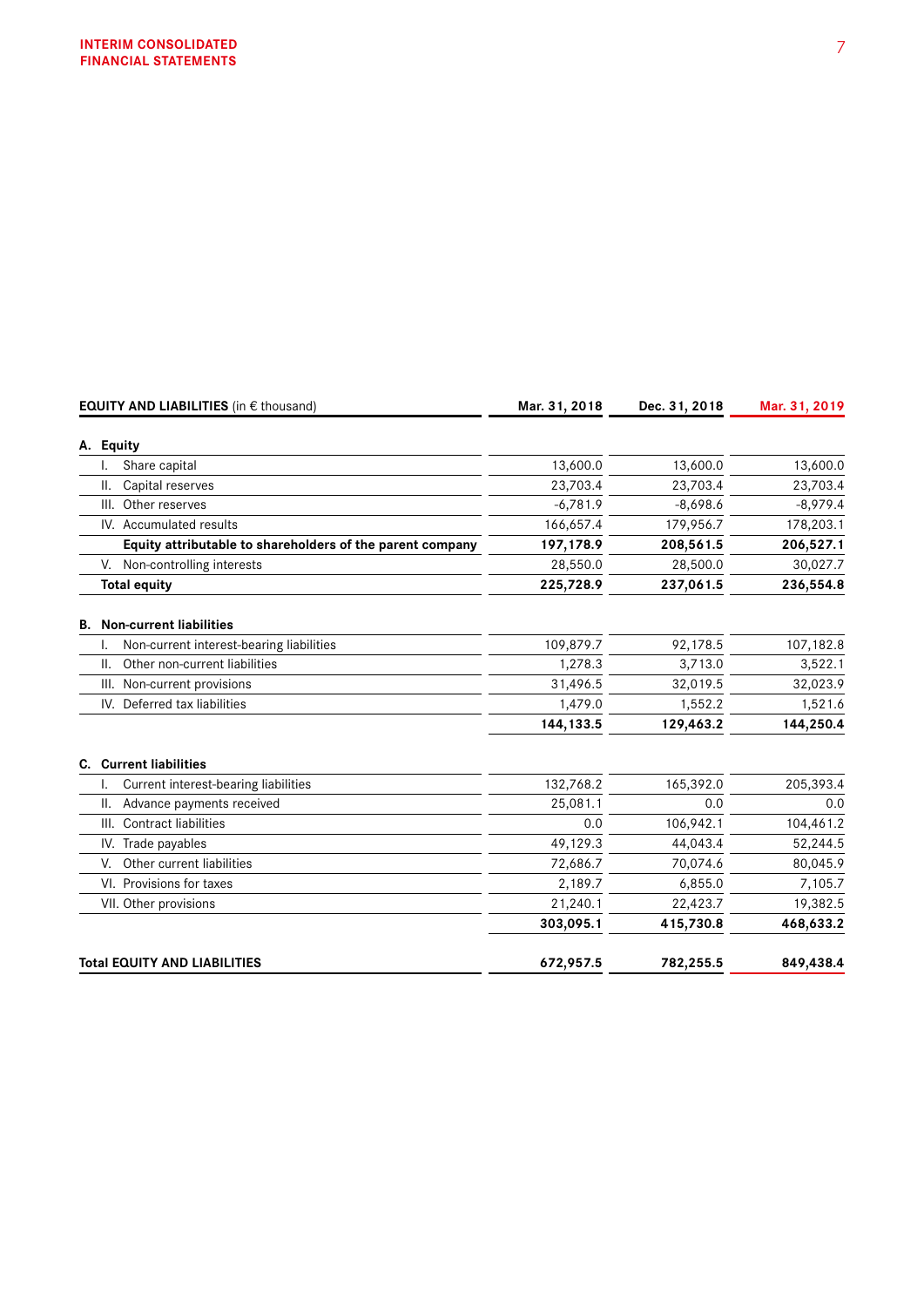# **CONSOLIDATED INCOME STATEMENT**

| in $\epsilon$ thousand                                                                                    | $1 - 3 / 2018$ | $1 - 3/2019$ |
|-----------------------------------------------------------------------------------------------------------|----------------|--------------|
| Revenues                                                                                                  | 162,377.9      | 175,787.3    |
| 2.<br>Other income                                                                                        | 1,721.8        | 1,181.2      |
| Change in inventory of finished goods and work in progress<br>3.                                          | 41,806.4       | 37,798.9     |
| Capitalized development costs<br>4.                                                                       | 245.4          | 992.3        |
| Costs of materials<br>5.                                                                                  | $-125,808.5$   | $-124,496.3$ |
| and purchased services                                                                                    | $-52,859.6$    | $-58,667.5$  |
| 6. Staff costs                                                                                            |                |              |
| 7. Depreciation and amortization expense on property, plant and equipment and<br>intangible assets        | $-4,588.2$     | $-4,590.6$   |
| Impairment losses on property, plant and equipment and intangible assets<br>8.                            | 0.0            | 0.0          |
| 9. Other expenses                                                                                         | $-21,770.4$    | $-25,928.2$  |
| 10. Operating result (EBIT) before share in results of companies<br>accounted for using the equity method | 1,124.8        | 2,077.1      |
| 11. Financing expenses                                                                                    | $-1,199.8$     | $-1,579.9$   |
| 12. Financing income                                                                                      | 1,277.8        | 85.1         |
| 13. Share in results of companies accounted for using the equity method                                   | $-297.0$       | 145.7        |
| 14. Profit before income tax (EBT)                                                                        | 905.8          | 728.0        |
| 15. Income tax                                                                                            | $-115.3$       | $-145.6$     |
| 16. Net profit for the period                                                                             | 790.5          | 582.4        |
| thereof:                                                                                                  |                |              |
| Non-controlling interests                                                                                 | 2,622.9        | 2,336.0      |
| Shareholders of parent company                                                                            | $-1,832.4$     | $-1,753.6$   |
| Average number of shares outstanding                                                                      | 6,800,000      | 6,800,000    |
| Basic earnings per share                                                                                  | $-0.27$        | $-0.26$      |
| Diluted earnings per share                                                                                | $-0.27$        | $-0.26$      |
|                                                                                                           |                |              |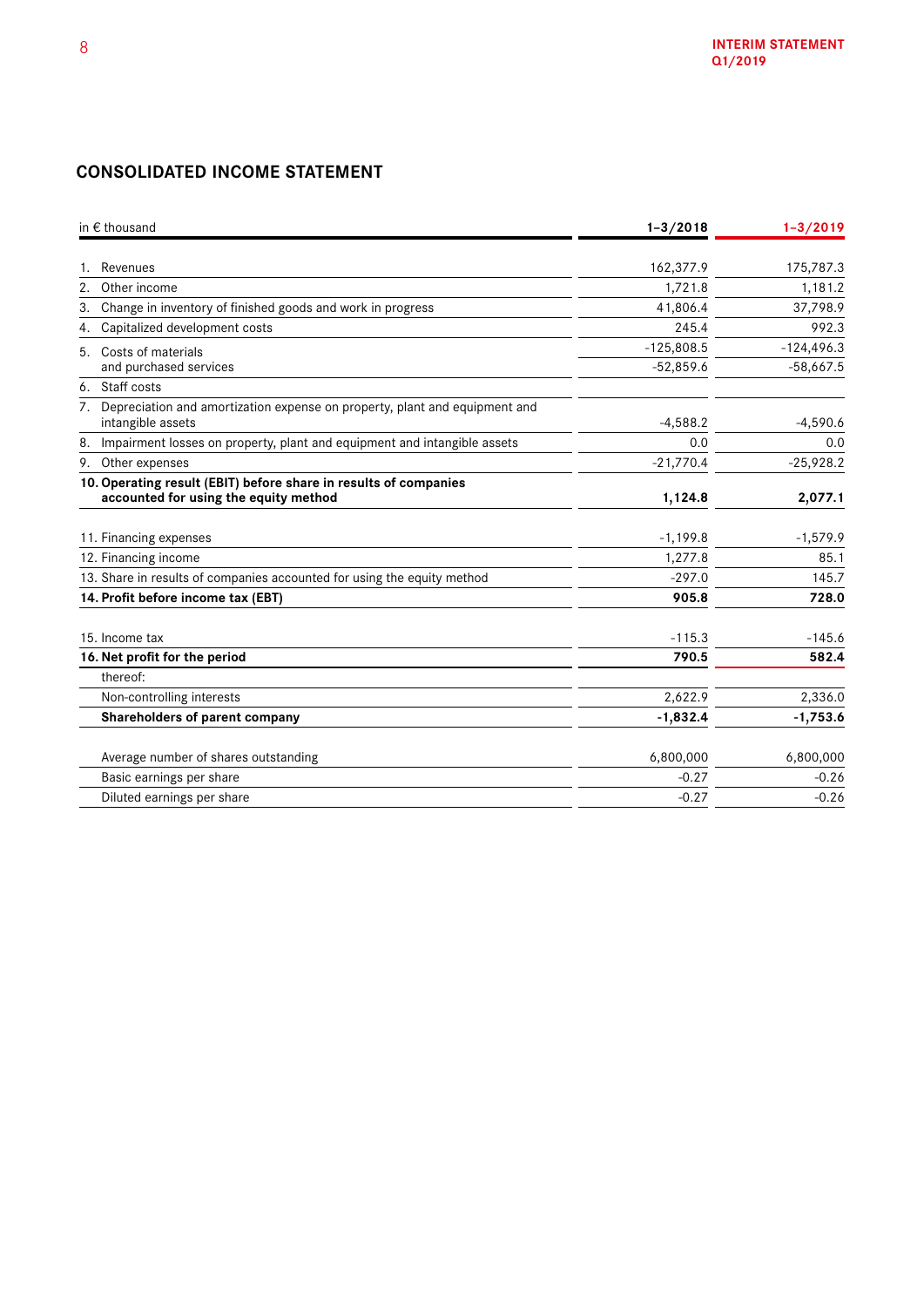# **PRESENTATION OF THE CONSOLIDATED STATEMENT OF COMPREHENSIVE INCOME**

| in $\epsilon$ thousand                                                                                                       | $1 - 3 / 2018$ | $1 - 3/2019$ |
|------------------------------------------------------------------------------------------------------------------------------|----------------|--------------|
| Net profit for the period                                                                                                    | 790.5          | 582.4        |
| Restatements as required by IAS 19                                                                                           | $-20.5$        | $-16.9$      |
| thereof deferred taxes                                                                                                       | 5.1            | 4.2          |
| Total changes in value recognized in equity that cannot be subsequently reclassified<br>into profit or loss                  | $-15.4$        | $-12.7$      |
| Gains/losses from foreign currency translation                                                                               | $-1,573.5$     | 1,267.3      |
| Gains/losses from foreign currency translation of companies accounted for using the<br>equity method                         | $-97.7$        | 389.9        |
| Gains/losses from available-for-sale-securities                                                                              |                |              |
| Change in unrealized gains/losses                                                                                            | 16.8           | 0.0          |
| thereof deferred tax                                                                                                         | $-4.2$         | 0.0          |
| Gains/losses from cash flow hedge                                                                                            |                |              |
| Change in unrealized gains/losses                                                                                            | 175.6          | $-1,868.1$   |
| thereof deferred tax                                                                                                         | $-43.9$        | 107.8        |
| Realized gains/losses                                                                                                        | $-6.3$         | 431.1        |
| thereof deferred tax                                                                                                         | 1.6            | $-107.8$     |
| Total changes in value recognized in equity subsequently reclassified into profit or<br>loss when certain conditions are met | $-1,531.6$     | 220.2        |
| Other comprehensive income                                                                                                   | $-1,547.0$     | 207.5        |
| Total comprehensive income after income taxes                                                                                | $-756.5$       | 789.9        |
| thereof:                                                                                                                     |                |              |
| Non-controlling interests                                                                                                    | 1,821.6        | 2,824.3      |
| Shareholders of parent company                                                                                               | $-2,578.1$     | $-2,034.4$   |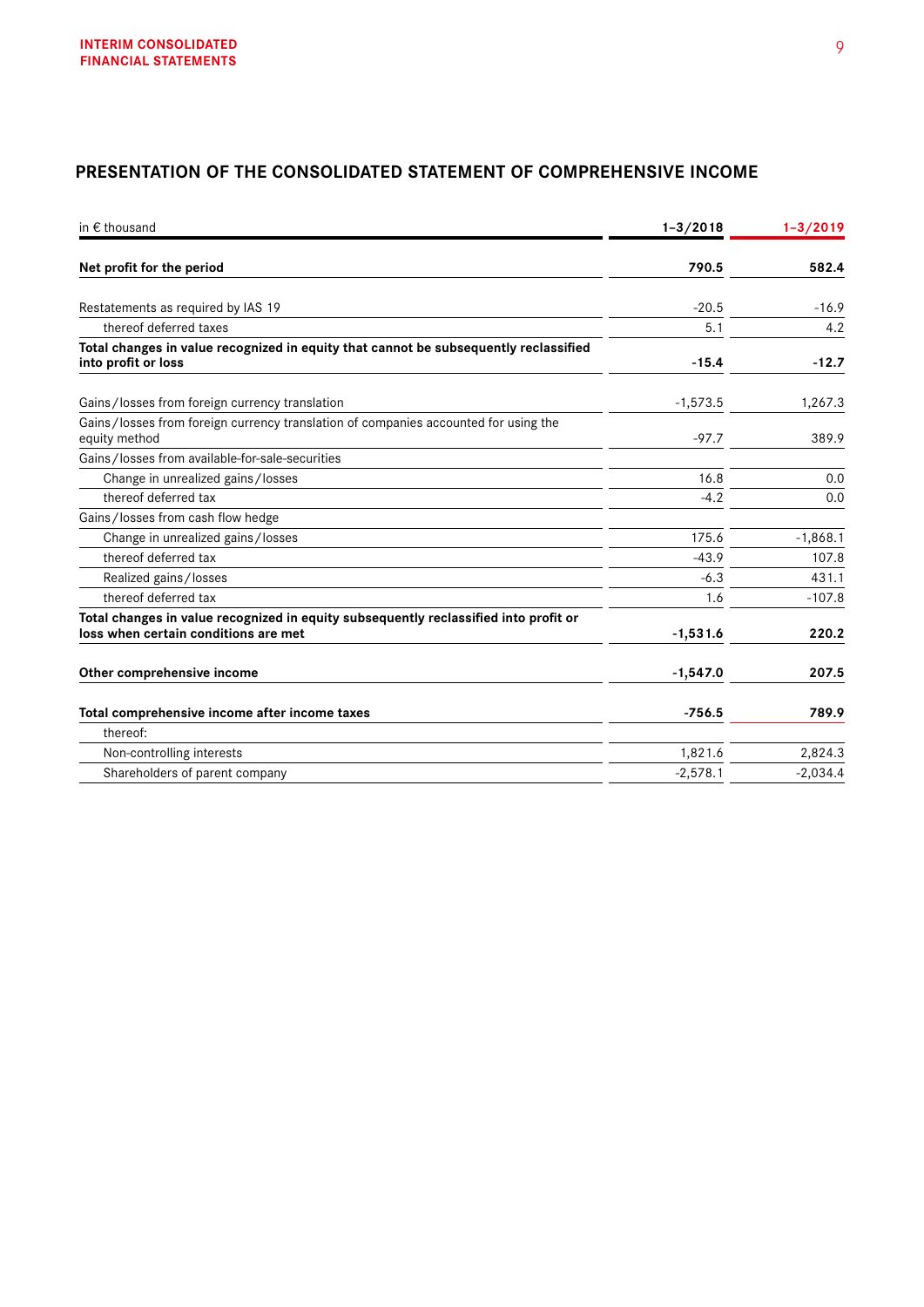# **CHANGES IN CONSOLIDATED EQUITY**

|                                      |               |                        |          | Attributable to shareholders in the parent company      |                        |
|--------------------------------------|---------------|------------------------|----------|---------------------------------------------------------|------------------------|
|                                      |               |                        |          |                                                         |                        |
| in $\epsilon$ thousand               | Share capital | <b>Capital reserve</b> | Currency | <b>Restatement as</b><br>translation required by IAS 19 | Revaluation<br>reserve |
| As of Jan 1, 2019                    | 13,600.0      | 23,703.4               | 187.8    | $-6,199.6$                                              | 0.0                    |
| Other comprehensive<br>income        | 0.0           | 0.0                    | 1,168.9  | $-12.7$                                                 | 0.0                    |
| Net profit for the period            | 0.0           | 0.0                    | 0.0      | 0.0                                                     | 0.0                    |
| <b>Total comprehensive</b><br>income | 0.0           | 0.0                    | 1,168.9  | $-12.7$                                                 | 0.0                    |
| Dividend                             | 0.0           | 0.0                    | 0.0      | 0.0                                                     | 0.0                    |
| As of Mar 31, 2019                   | 13,600.0      | 23,703.4               | 1,356.7  | $-6,212.3$                                              | 0.0                    |
| As of Dec. 31, 2017                  | 13,600.0      | 23,703.4               | 359.7    | $-6,619.8$                                              | 126.3                  |
| Adjustment IFRS 151                  |               |                        |          |                                                         |                        |
| As of Jan 1, 2018                    | 13,600.0      | 23,703.4               | 359.7    | $-6,619.8$                                              | 126.3                  |
| Other comprehensive<br>income        | 0.0           | 0.0                    | $-869.9$ | $-15.4$                                                 | 12.6                   |
| Net profit for the period            | 0.0           | 0.0                    | 0.0      | 0.0                                                     | 0.0                    |
| <b>Total comprehensive</b><br>income | 0.0           | 0.0                    | $-869.9$ | $-15.4$                                                 | 12.6                   |
| Dividend                             | 0.0           | 0.0                    | 0.0      | 0.0                                                     | 0.0                    |
| As of Mar 31, 2018                   | 13,600.0      | 23,703.4               | $-510.2$ | $-6,635.2$                                              | 138.9                  |

1 Since January 1, 2018, Rosenbauer has been applying the new standards IFRS 9 and IFRS 15 for the first time. For the transition to the new provisions, the modified, retrospective approach was selected in each case where the previous year's values were not adjusted.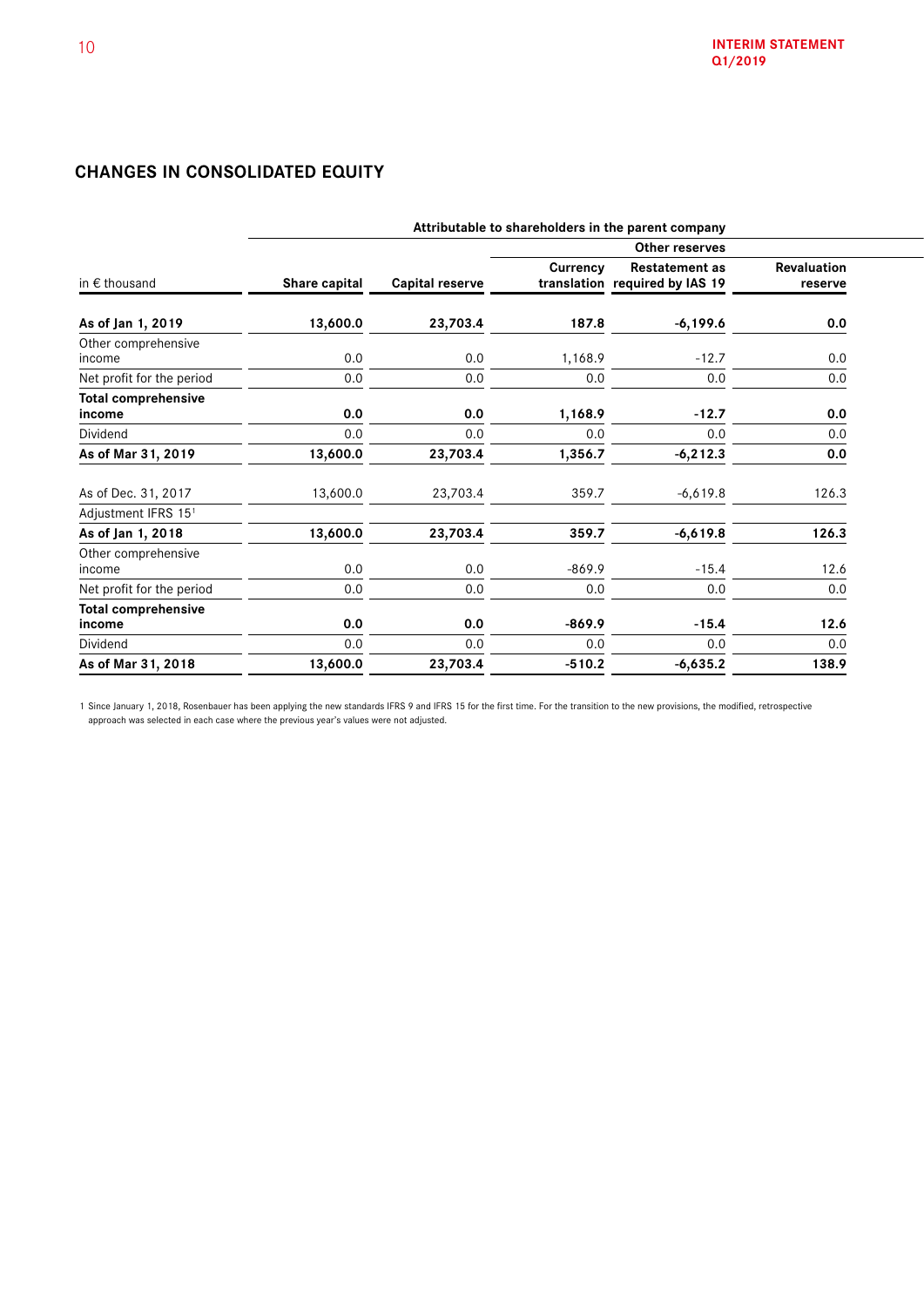| <b>Group equity</b> | Non-controlling<br>interests | Subtotal   | Accumulated<br>results | <b>Hedging reserve</b> |
|---------------------|------------------------------|------------|------------------------|------------------------|
| 237,061.5           | 28,500.0                     | 208,561.5  | 179,956.7              | $-2,686.8$             |
| 207.5               | 488.3                        | $-280.8$   | 0.0                    | $-1,437.0$             |
| 582.4               | 2,336.0                      | $-1,753.6$ | $-1,753.6$             | 0.0                    |
| 789.9               | 2,824.3                      | $-2,034.4$ | $-1,753.6$             | $-1,437.0$             |
| $-1,296.6$          | $-1,296.6$                   | 0.0        | 0.0                    | 0.0                    |
| 236,554.8           | 30,027.7                     | 206,527.1  | 178,203.1              | $-4,123.8$             |
| 239,205.9           | 30,977.8                     | 208,228.1  | 176,960.9              | 97.6                   |
| $-11,091.1$         | $-2,620.0$                   | $-8,471.1$ | $-8,471.1$             |                        |
| 228,114.8           | 28,357.8                     | 199,757.0  | 168,489.8              | 97.6                   |
| $-1,547.0$          | $-801.3$                     | $-745.7$   | 0.0                    | 127.0                  |
| 790.5               | 2,622.9                      | $-1,832.4$ | $-1,832.4$             | 0.0                    |
| $-756.5$            | 1,821.6                      | $-2,578.1$ | $-1,832.4$             | 127.0                  |
| $-1,629.4$          | $-1,629.4$                   | 0.0        | 0.0                    | 0.0                    |
| 225,728.9           | 28,550.0                     | 197,178.9  | 166,657.4              | 224.6                  |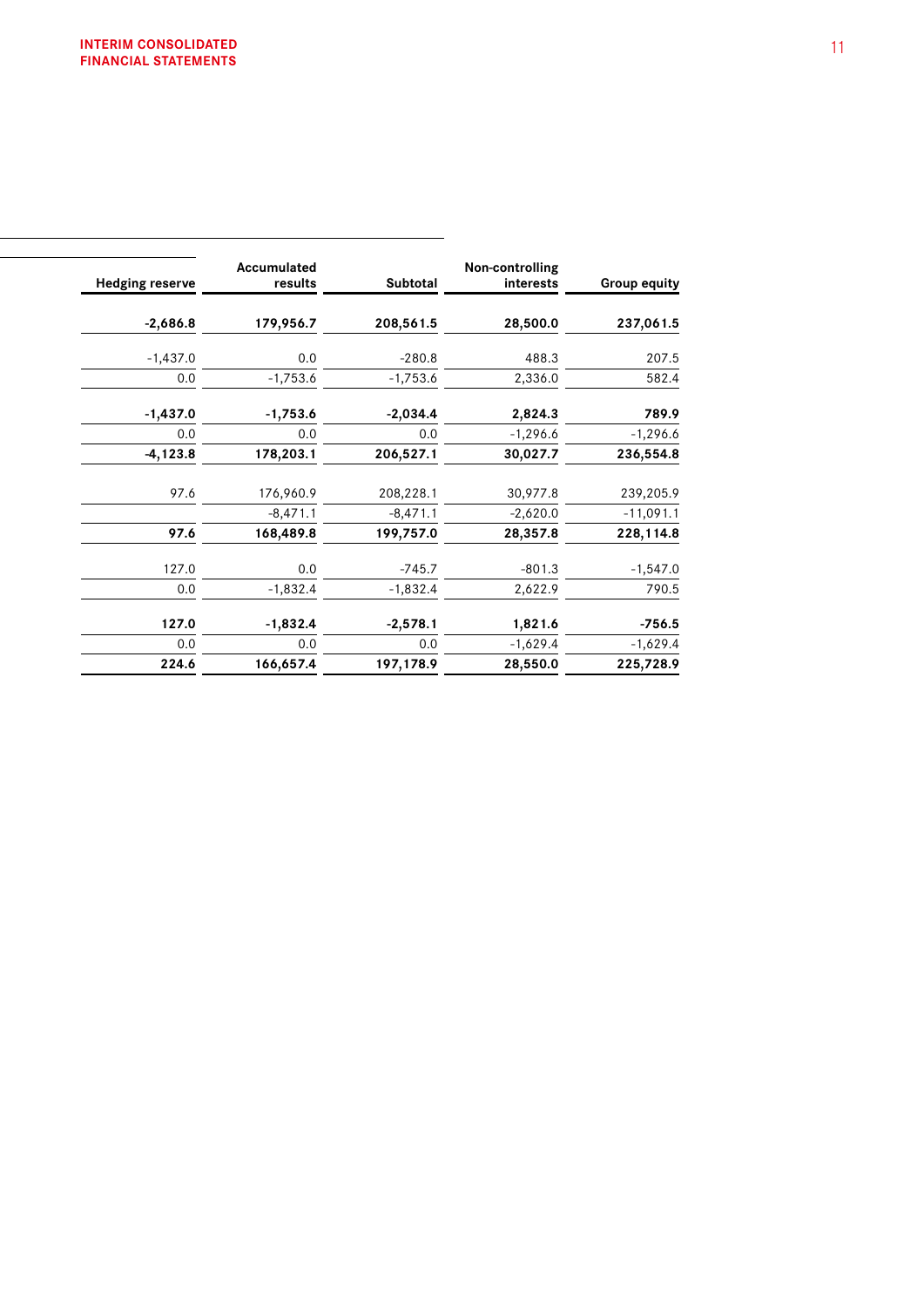# **CONSOLIDATED STATEMENT OF CASH FLOWS**

|        | in € thousand                                                                                             | $1 - 3/2018$ | $1 - 3/2019$ |
|--------|-----------------------------------------------------------------------------------------------------------|--------------|--------------|
|        | Profit before income tax                                                                                  | 905.8        | 728.0        |
| $^{+}$ | Depreciation                                                                                              | 4,588.2      | 4,590.6      |
| $\pm$  | Gains/losses of companies accounted for using the equity method                                           | 297.0        | $-145.7$     |
| $^{+}$ | Interest expenses                                                                                         | 1,103.1      | 1,486.5      |
|        | Interest and securities income                                                                            | $-1,277.8$   | $-85.1$      |
| $\pm$  | Unrealized gains/losses from currency translation                                                         | $-916.1$     | 902.6        |
| $\pm$  | Change in inventories                                                                                     | $-29,252.9$  | $-61,865.9$  |
| $\pm$  | Change in receivables and other assets                                                                    | $-18,008.5$  | $-11,440.1$  |
| $\pm$  | Change in trade payables/advance payments received and contract liabilities                               | 14,418.8     | 5,969.4      |
| $\pm$  | Change in other liabilities                                                                               | 7,953.1      | 8,000.8      |
| $\pm$  | Change in provisions (excluding income tax deferrals)                                                     | 1,520.9      | $-3,036.8$   |
|        | <b>Cash earnings</b>                                                                                      | $-18,668.4$  | $-54,895.7$  |
|        |                                                                                                           |              |              |
|        | Interest paid                                                                                             | $-916.6$     | $-1,090.8$   |
| $^{+}$ | Interest received and income of securities                                                                | 369.6        | 83.4         |
|        | Income tax paid                                                                                           | $-706.4$     | $-657.8$     |
|        | Net cash flow from operating activities                                                                   | $-19,921.8$  | $-56,560.9$  |
|        |                                                                                                           |              |              |
|        | Proceeds/Payments from the purchase of property, plant and equipment,<br>intangible assets and securities | $-5,248.4$   | $-3,213.0$   |
|        | Income from capitalized development costs                                                                 | $-245.4$     | $-992.3$     |
|        | Net cash flow from investing activities                                                                   | $-5,493.8$   | $-4,205.3$   |
|        |                                                                                                           |              |              |
|        | Dividends paid to non-controlling interests                                                               | $-1,629.4$   | $-1,296.6$   |
| $^{+}$ | Proceeds from interest-bearing liabilities                                                                | 111,296.6    | 170,780.1    |
|        | Repayment of interest-bearing liabilities                                                                 | $-73,573.5$  | $-115,774.4$ |
|        | Net cash flow from financing liabilities                                                                  | 36,093.7     | 53,709.1     |
|        |                                                                                                           |              |              |
|        | Net change in cash and cash equivalents                                                                   | 10,678.1     | $-7,057.1$   |
| $^{+}$ | Cash and cash equivalents at the beginning of the period                                                  | 20,041.1     | 25,348.9     |
| Ŧ      | Adjustment from currency translation                                                                      | $-116.9$     | 250.5        |
|        | Cash and cash equivalents at the end of the period                                                        | 30,602.3     | 18,542.3     |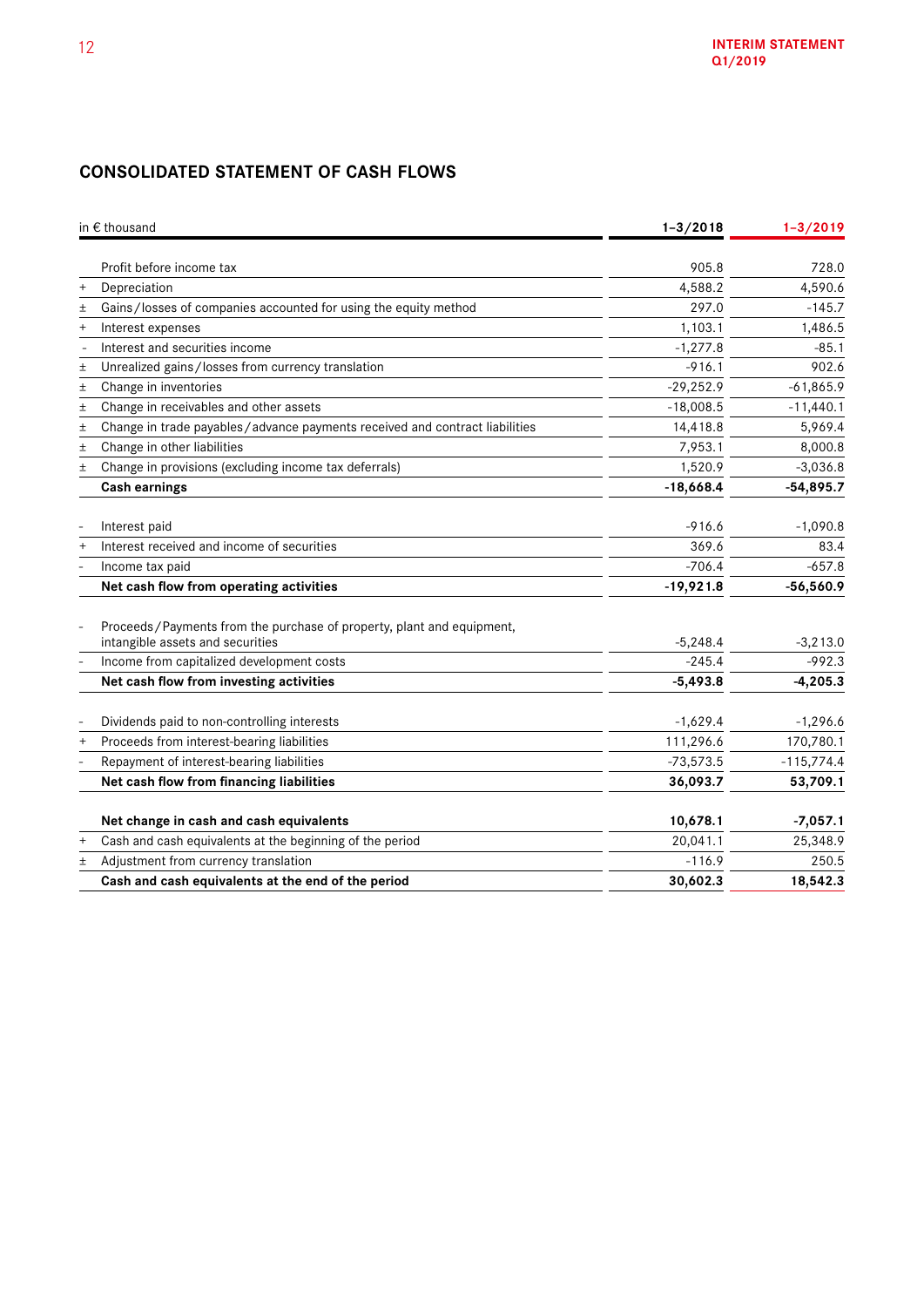# **SEGMENT REPORTING**

| <b>Business Segments in T€</b>                                                  | $1 - 3/2018$ | $1 - 3/2019$ |
|---------------------------------------------------------------------------------|--------------|--------------|
|                                                                                 |              |              |
| <b>External revenues</b>                                                        |              |              |
| Area CEEU                                                                       | 45,698.6     | 58,838.4     |
| Area NISA                                                                       | 19,362.5     | 16,414.3     |
| Area MENA                                                                       | 17,295.0     | 13,944.7     |
| Area APAC                                                                       | 24,470.1     | 20,101.3     |
| Area NOMA                                                                       | 50,996.7     | 61,465.6     |
| SFP <sup>1</sup>                                                                | 4,555.0      | 5,023.0      |
| Group                                                                           | 162,377.9    | 175,787.3    |
| <b>Operating result (EBIT)</b>                                                  |              |              |
| Area CEEU                                                                       | $-422.0$     | 2,151.2      |
| Area NISA                                                                       | $-702.5$     | $-75.2$      |
| Area MENA                                                                       | 555.0        | $-1,441.1$   |
| Area APAC                                                                       | $-125.7$     | $-11.9$      |
| Area NOMA                                                                       | 2,747.0      | 2,481.1      |
| SFP <sup>1</sup>                                                                | $-927.0$     | $-1,027.0$   |
| EBIT before share of results of companies accounted for using the equity method | 1,124.8      | 2,077.1      |
| Finance expenses                                                                | $-1,199.8$   | $-1,579.9$   |
| Financial income                                                                | 1,277.8      | 85.1         |
| Share in results of companies accounted for using the equity method             | $-297.0$     | 145.7        |
| Profit before income tax (EBT)                                                  | 905.8        | 728.0        |
| <b>Business Units in T€</b>                                                     | $1 - 3/2018$ | $1 - 3/2019$ |
| <b>External revenues</b>                                                        |              |              |
| Vehicles                                                                        | 130,400.9    | 132,824.0    |
| Fire & Safety Equipment                                                         | 13,961.4     | 17,429.1     |
| Stationary Fire Protection (SFP)                                                | 4,663.0      | 5,259.0      |
| <b>Customer Service</b>                                                         | 10,086.1     | 12,711.0     |
| Others                                                                          | 3,266.5      | 7,564.2      |
| Group                                                                           | 162,377.9    | 175,787.3    |

<sup>1</sup> Stationary Fire Protection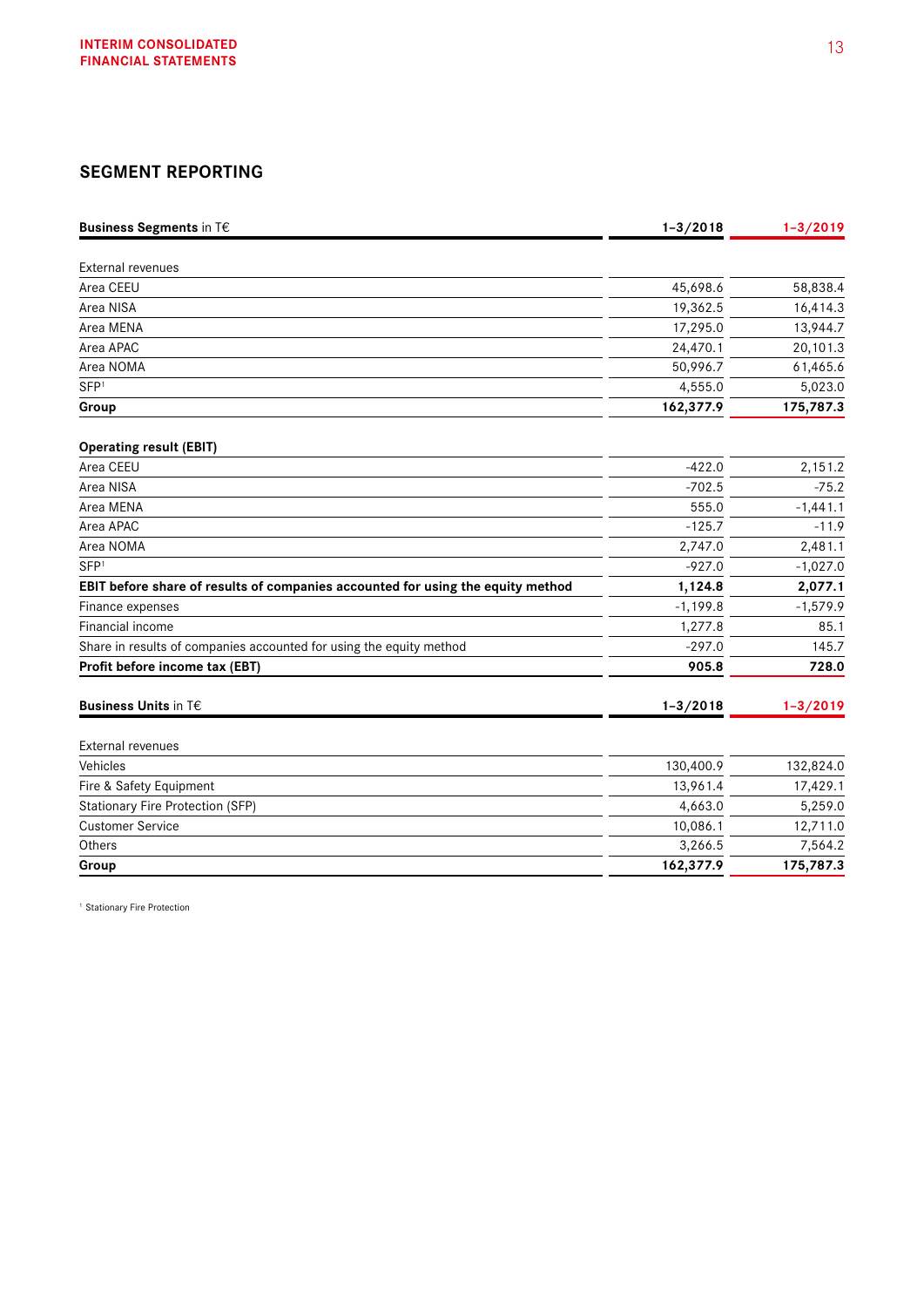# **Explanatory notes**

### **1. INFORMATION ON THE COMPANY AND THE BASIS OF PREPARATION**

The Rosenbauer Group is an international group of companies whose parent company is Rosenbauer International AG, Austria. Its main focus is on the production of firefighting vehicles, the development and manufacture of firefighting systems, equipping vehicles and their crews and preventive firefighting. The Group's head office is located at Paschinger Strasse 90, 4060 Leonding, Austria.

With the exception of standards that have come into effect in the interim, the interim consolidated financial statements have been prepared on the basis of the same accounting policies as those applied as of December 31, 2018.

The condensed interim consolidated financial statements therefore do not contain all the information or explanatory notes stipulated by IFRS for consolidated financial statements as of the end of the fiscal year, and should instead be read in conjunction with the IFRS consolidated financial statements published by the company for fiscal year 2018.

The interim consolidated financial statements have been prepared in thousands ( $\epsilon$  thousand) and, unless expressly stated, this also applies to the figures shown in the notes.

## **2. FIRST-TIME APPLICATION OF IFRS STANDARDS**

In accordance with IFRS 16, which was adopted in January 2016 and replaces IAS 17 and the related interpretations, there is a new regulation for the accounting of leases. Lessees must recognize assets and liabilities in the statement of financial position for most leases regardless of whether they are operating or finance leases under past IAS 17 criteria. More details on the impact of IFRS 16 can be found in the 2018 Annual Report.

The initial adoption of IFRS 16 was yet to be fully completed at the time that the Quarterly Report was issued, with right-of-use assets and related lease liabilities therefore not included in the Quarterly Report. The Rosenbauer Group expects an increase in total assets as of the first-time adoption date due to the recognition of right-of-use assets and the corresponding liability of lease liabilities to the amount of € 24,099.4 thousand.

Based on provisional calculations, the impact on the March 31, 2019 Quarterly Report would be as follows:

#### **Impact on income statement**

| <b>Change in EBT</b>                                     | -45.8    |
|----------------------------------------------------------|----------|
| Interest expense from adjustments to leasing liabilities | $-113.6$ |
| <b>Change in EBIT</b>                                    | 67.8     |
| Lease expense elimination                                | 976.2    |
| Depreciation on right-of-use assets                      | -908.4   |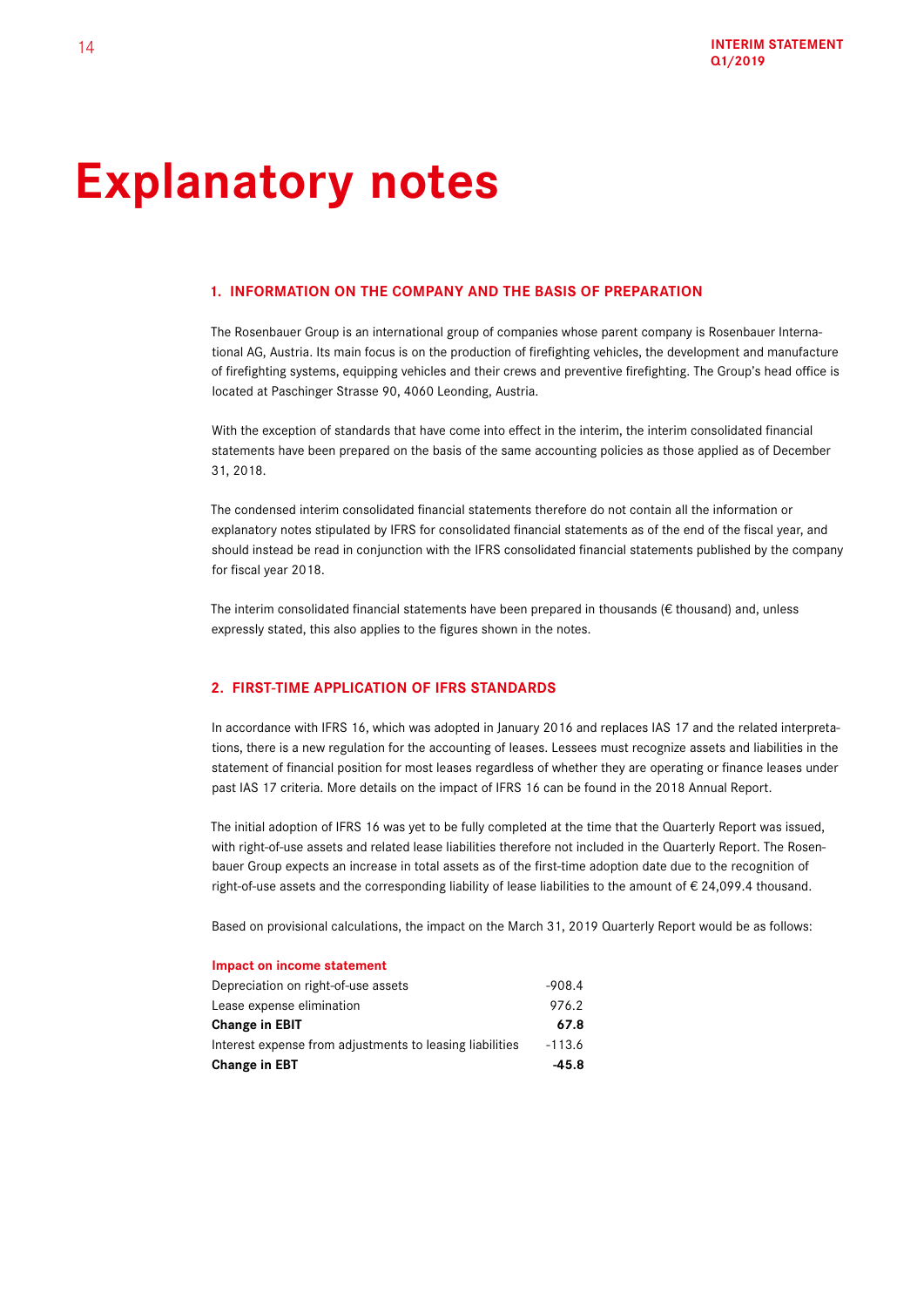| Impact on the statement of financial position |                 |              |
|-----------------------------------------------|-----------------|--------------|
| Right-of-use assets                           |                 | 25,649.0     |
| Impact on assets                              |                 | 25,649.0     |
| Equity                                        |                 | $-45.8$      |
| Leasing liabilities                           |                 | 25,694.8     |
| Impact on equity and liabilities              |                 | 25,649.0     |
| <b>Comparison of key figures</b>              | without IFRS 16 | with IFRS 16 |
| Total assets                                  | 849,438.4       | 875,087.4    |
| Equity in % of total assets                   | 27.8%           | 27.0%        |
|                                               |                 |              |

### **3. COMPANIES INCLUDED IN CONSOLIDATION**

In accordance with IFRS 10, the consolidated financial statements as of March 31, 2019 include three Austrian and 24 foreign subsidiaries, all of which are legally and actually controlled by Rosenbauer International AG and therefore included in consolidation. The shares in the associate in Russia (PA "Fire-fighting special technics," Rosenbauer share: 49%) and the shares in the joint venture in Spain (Rosenbauer Ciansa S.L., Rosenbauer share: 50%) – established with the co-owner and Managing Director of Rosenbauer Española – are accounted for using the equity method.

## **4. SEASONAL FLUCTUATIONS**

Owing to the high degree of dependency on public sector clients, the usual pattern in the fire equipment sector is for a very high proportion of its deliveries to be made in the second half of the year, especially in the final quarter. There can therefore be considerable differences – in terms of revenues and earnings – between the respective interim reporting periods. In the period under review there were no unusual developments over and above the seasonal fluctuations characteristic of the industry. Further information on developments in the period under review can be found in the interim Group management report.

## **5. SIGNIFICANT EFFECT OF ESTIMATES**

The preparation of the interim consolidated financial statements requires the Executive Board to make assumptions and estimates that affect the amounts and reporting of assets, liabilities, income and expenses in the period under review. The actual amounts incurred can deviate from these estimates. Deviations from estimates had no significant effect on the financial statements in the reporting period.

## **6. EVENTS AFTER THE END OF THE REPORTING PERIOD**

No significant events occurred by the time of the preparation of the Quarterly Statement..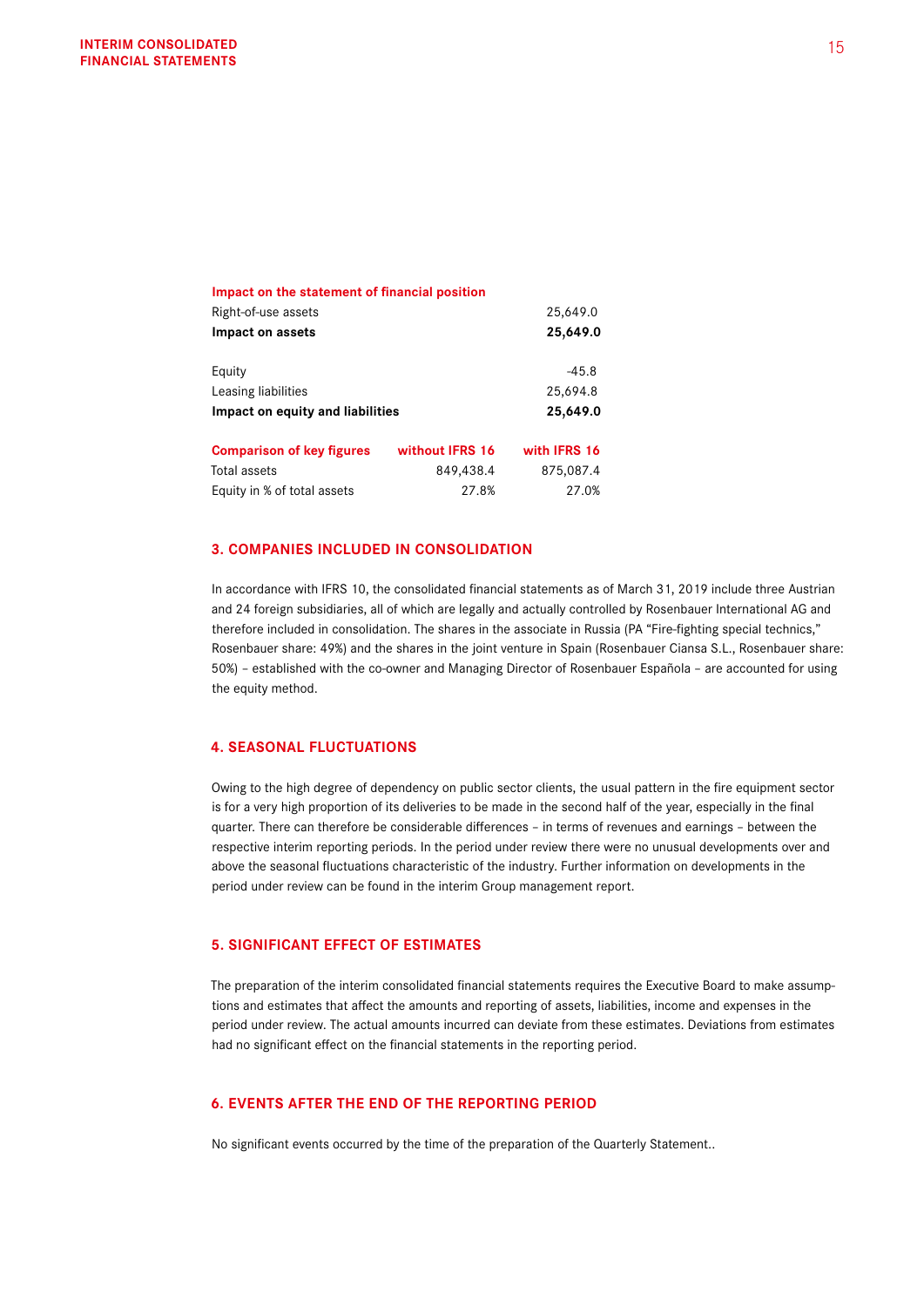# **STATEMENT OF ALL LEGAL REPRESENTATIVES**

We confirm to the best of our knowledge that the condensed interim financial statements give a true and fair view of the assets, liabilities, financial position and profit or loss of the group as required by the applicable accounting standards and that the interim group management report gives a true and fair view of important events that have occurred during the first three months of the financial year and their impact on the condensed interim financial statements, and of the principal risks and uncertainties for the remaining nine months of the financial year and of the major related party transactions to be disclosed.

Leonding, May 13, 2019

le Ville high Clusi Town

Fire & Safety Equipment, **Internal Audit, IT** Product Management

Tomoso

Dieter Siegel Andreas Zeller Daniel Tomaschko Sebastian Wolf CEO CSO CTO CFO Global central functions: Global central functions: Global central functions: Global central functions: Corporate Development, Area Management Stationary Fire Protection, Group Controlling, Strategy, Strategy, Strategy, NISA and NOMA, Central Technics, Legal, Compliance &

S.Mll

Human Resources, APAC, CEEU, MENA, Supply Chain Management, Group Accounting and Tax, Innovation & Marketing, Sales Administration, CoC Operations Insurance, Export Finance, Group Communication, Customer Service Communications, Customer Service Communications, Customer Service Communications,